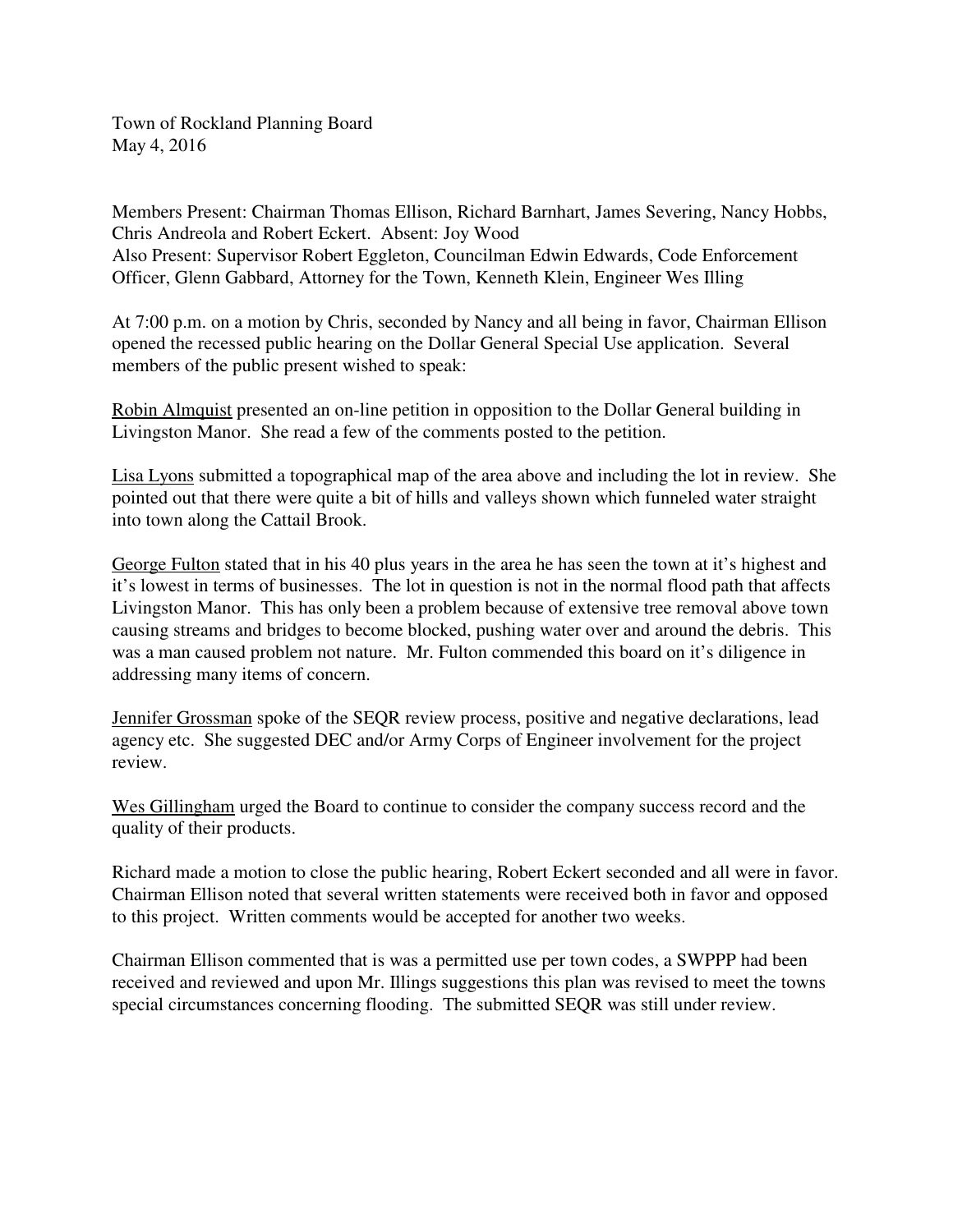Town of Rockland Planning Board May 4, 2016 Page 2

Chairman Ellison opened the regular meeting of the Planning Board with the pledge to the flag. On a motion by Richard, seconded by Jim the minutes of the April meeting were accepted as distributed. On a motion by Jim, seconded by Chris the minutes of the March meeting were accepted as distributed.

The Primax/Chaimis subdivision plan was presented with requested changes. The rear lot line has been adjusted to include additional land encompassing the stream bank and drainage area. Documents for the County 239 review will be submitted.

The Dollar General revised site plan was presented showing the subdivision lot line adjustment. Mr. Peters also noted an additional light pole to illuminate the dumpster area, additional shrubbery to define the property line and willow shot planting to help stabilize the stream bank.

There was discussion on the County 239 review for the project. It is recommended:

- that the light pole bollards, concrete bases and cub stops remain un-painted or painted a solid neutral color
- the front four parking spaces be removed or relocated
- the faux barn door shutters and awnings be repeated at regular intervals along the building to create a sense of balance
- requiring a landscape bond
- consider requiring all signs to be made of natural materials and/or have a matte surface
- obtain a permit from the Sullivan County DPW prior to commencement of work to determine whether there is adequate sight distance entering the county roadway

Mr. Peters made note of the items listed above and will revise the site plan to include the barn door look along the facade. He will be meeting with the county DPW tomorrow to check the site distance. The landscape bond has already been approved.

Mr. Peters noted that the front parking spaces allowed the business to be viewed as open and operational. These spaces had already been moved from another area to accommodate truck traffic, impervious surface and safety issues and additional landscape bushes will be planted to further screen the spaces. The light pole bollards need to be painted a bright color to enhance safety for drivers and only one pole will be visible from the county road and be screened with shrubbery. The building sign will be lit by goose neck lights, not internal lighting, and a non glare material will be used.

The majority consensus of the board is to leave the parking spaces in front of the building.